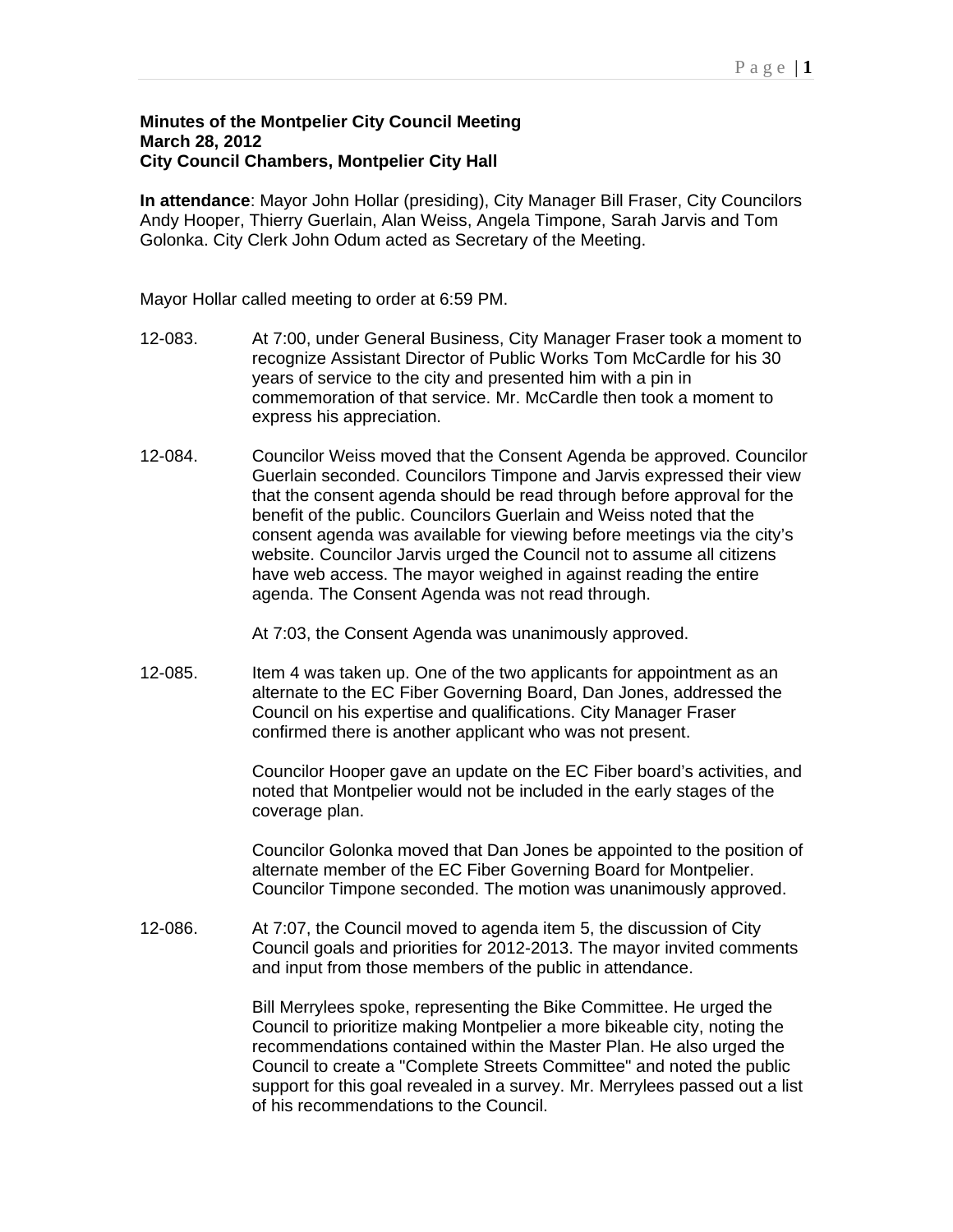David Beatty of Northfield Street advocated for increased citizen involvement in the budget process, suggesting citizens be brought in to focus on specific departments or challenges.

Eric Gilbertson indicated he has seen Montpelier change for the better over his 36 years. He stressed the importance of downtown physically and economically, and noted that visitors to the city are always impressed.

Didi Brush encouraged the Council to reach out to the public for input on the budget. She agreed with the previous speaker that visitors are consistently impressed by the city, but was not confident about its longterm "vibrancy." Brush also expressed concerns with the downtown's empty storefronts and reports that the Farmer's Market may leave downtown. She expressed the opinion that "getting things done" in Montpelier was more complicated than was appropriate for a city of only 8000.

Ethan Atkin of Clarendon Avenue indicated he was angered by what he described as an inadequate response by the Council to citizens' requests for budget reductions in the recent budget cycle. He noted with frustration that what were described as "core" budget items were not examined for reductions, while smaller "discretionary" items were. Atkin sees those smaller items as valuable. Atkin asked that the Council enter the next budget process with an attitude that smaller budgets are possible.

Larry Myers of 26 Liberty Street spoke about the budget, urging the Council not simply to look at cutting spending, but to look at potential revenues as well.

Phil Dodd asked the Council to think about a different way to handle the "outside agencies," noting that they present a challenge. He noted there are towns inside and outside Vermont that have created committees that review those sorts of financial requests as a first step. Before getting as far as becoming a ballot article. Dodd also suggested the formation of a citizen committee to look at budgets in similarly sized cities for comparison. He also noted that the City's goal from a year ago of 500 new housing units in 5 years was "ambitious," noting the challenges in the marketplace. Dodd also indicated his support for economic development and the support of new businesses.

Rebecca Davison spoke of her concern about the affordability of housing and the potential cultural impacts. She would like the City to look again at encouraging low cost housing development in Sabin's Pasture, as well as the potential to convert more downtown space.

Bill Brown of 33 Foster Street expressed his opinion that we should be proud of Montpelier because it's walkable, bikeable and has a conservation ethic. He encouraged the Council to continue with the District Heat project, and that it would make Montpelier more appealing.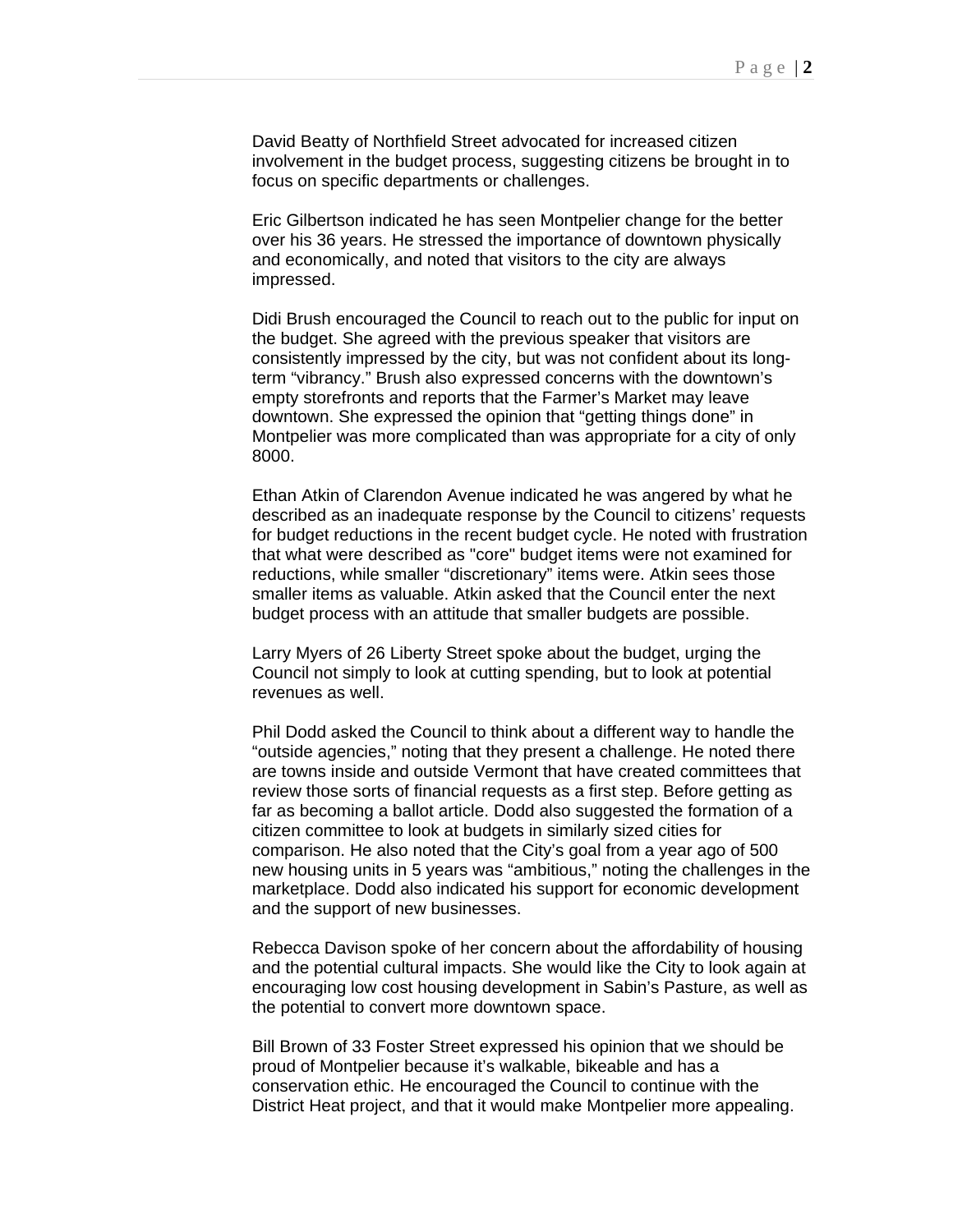He felt that "prudent and well thought through" revenue solutions for city revenues were fine, and said that he believes the City Government has been doing a good job.

At 7:35, The Mayor indicated the Council would move on to item 6. When Councilor Timpone then inquired about planning for a Goals and Priorities work session, The Mayor returned to item 5.

The nature of the Goals and Priorities work session was discussed. Councilor Timpone felt strongly that a focused, roundtable discussion format, rather than a regular Council meeting format, would be more conducive to progress. The mayor indicated his preference for a more format maximizing public engagement. Councilor Golonka agreed with Councilor Timpone in principle, but suggested a working group format could also be made public and televised (Councilor Timpone agreed). The merits of the Council Chambers versus the Police Station meeting room were discussed. Councilor Weiss noted that the body was on record supporting a 2-part process.

Mayor Hollar was amenable to suggestions that the discussion be at the smaller table in the Council Chambers, and possibly facilitated. He also clarified that he had envisioned planning each phase of the Goals discussion as specific allotments of time in upcoming regularly scheduled meetings.

The City Manager indicated that the questionnaire that had previously been used would be used again and Councilor Golonka's inquiry.

Councilor Weiss expressed disapproval at focusing on "goals," preferring measurable objectives that create firm benchmarks. Mayor Hollar agreed in principle. Councilor Jarvis noted that an expression of goals is helpful to City Manager Fraser, who indicated he appreciated the policy guidance.

The Council concluded (unofficially) that the work session would be a facilitated block of time in a regular council meeting, and could be at the smaller table.

12-087. At 7:45, the Mayor moved the Council to item 6 on the agenda (consideration of the draft report on the Gallison Hill/US Route 2 intersection). Tom McCardle (who took a moment to introduce his wife and son, who were in attendance), was joined by Steve Gladczuk (from the Central Vermont Regional Planning Commission) and Jody Carriere (from engineering firm Lamoureux and Dickinson) at the front table, where they displayed a power point accompaniment to the written report.

> The group reviewed the current status of the intersection, including concerns they have heard on right of way issues and the current traffic rate. Councilor Golonka asked about the change in traffic during summer months, but that data was not available.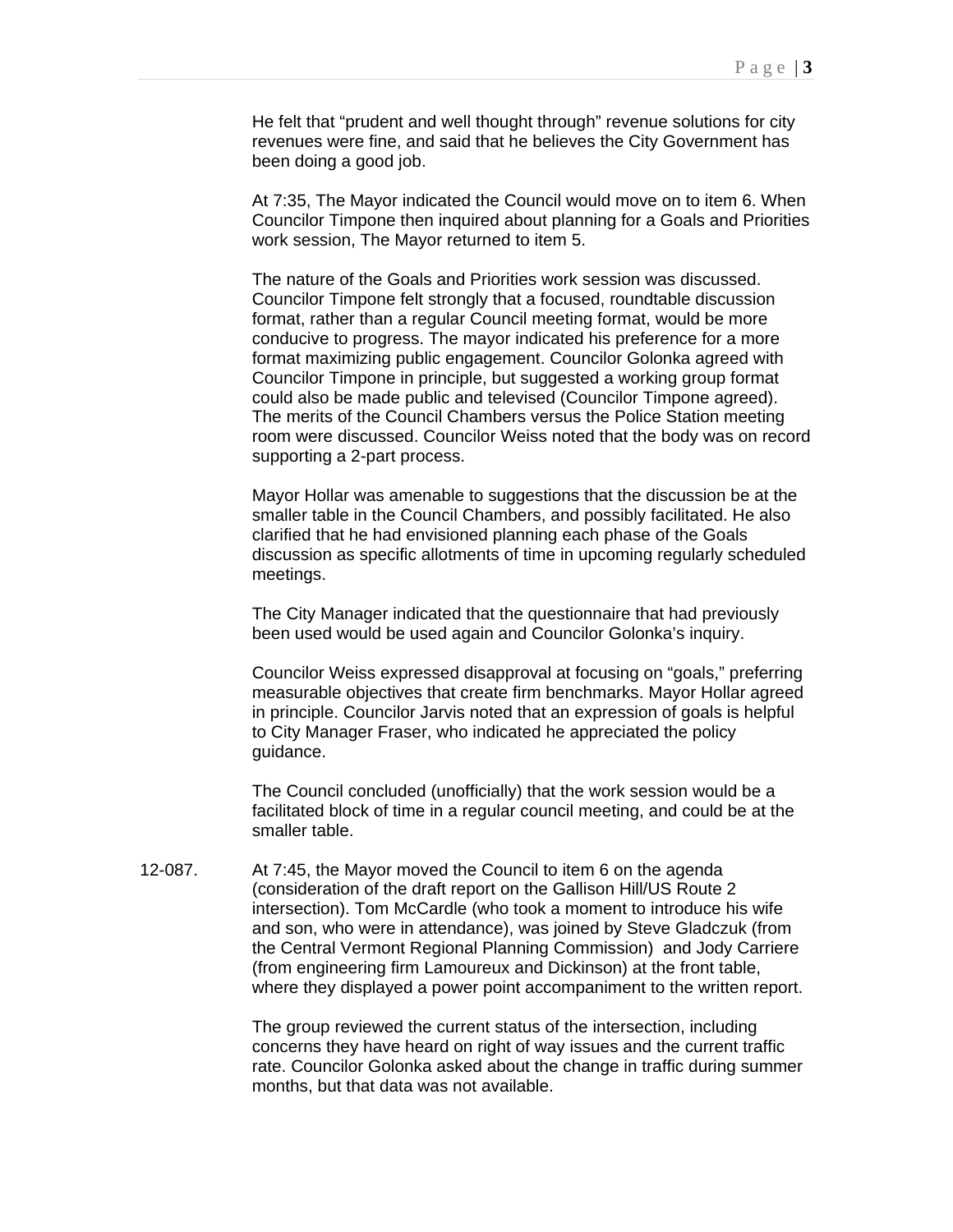The group then went over the three proposed alternatives in the report and their relative impacts, both positive and negative (alternative 1 was to do nothing, while the other alternatives involved possibly changing the "geometry" of the intersection (which would impact the planned bike lane) and adding a turn lane, while another alternative would add a traffic light.)

Councilor Golonka was concerned about impacting the area businesses with extensive road work, particularly given the recent experience of building the nearby roundabout. McCardle stated he believed the impact would be less widespread and smaller in magnitude.

Discussion continued on how such construction projects have been prioritized, and to what extent they can and should be reprioritized, based on other needs. Councilor Jarvis noted that the Gallison Hill area is the towns only Industrial Park, and that it should receive due consideration.

At 8:21, Councilor Weiss moved that the Council receive the US Route 2/Gallison Hill Road intersection study. Councilor Timpone seconded. The motion passed unanimously.

12-088. The Mayor then moved the Council to Item 7, the first of a two-part public hearing process to consider six amendments to the City's Code of Ordinances in regards to parking. The City Manager took a few moments to describe the process of approving the changes, before Tom McCardle presented the six changes being proposed. He indicated the changes had been discussed by the Parking Committee in July of 2011, but they were pushed off because they were not urgent at that time.

> McCardle's presentation detailed the parking changes proposed for specific parts of Bailey and Clarendon Avenues, Barre Street, Liberty Street, State Street, Towne Hill Road, and College Street. He indicated that letters had been sent to those affected in the neighborhoods.

Councilor Timpone noted that the traffic constriction on Liberty Street that the proposed parking change is meant to alleviate is exacerbated during winter months due to snow accumulation. Councilor Guerlain inquired as to who broached the issue on Liberty Street, to which Mr. McCardle replied that he had observed the situation himself.

Regarding the State Street changes, Councilor Timpone expressed concern about the bike lane, and Mr. McCardle indicated he could approach the issue in different ways. Councilor Guerlain wondered if moving the lanes of traffic to the River Side would open up more parking (McCardle indicated that it create further challenges).

Councilor Guerlain also inquired as to whether the proposed elimination of parking from the corner of College and Arsenal could be scaled back to one space from two. McCardle indicated that the guidelines for turning visibility called for the solution as proposed, but that it could be changed. Councilors Jarvis and Timpone expressed concerns about deviating from the guidelines. The disposition of the crosswalk, which extends into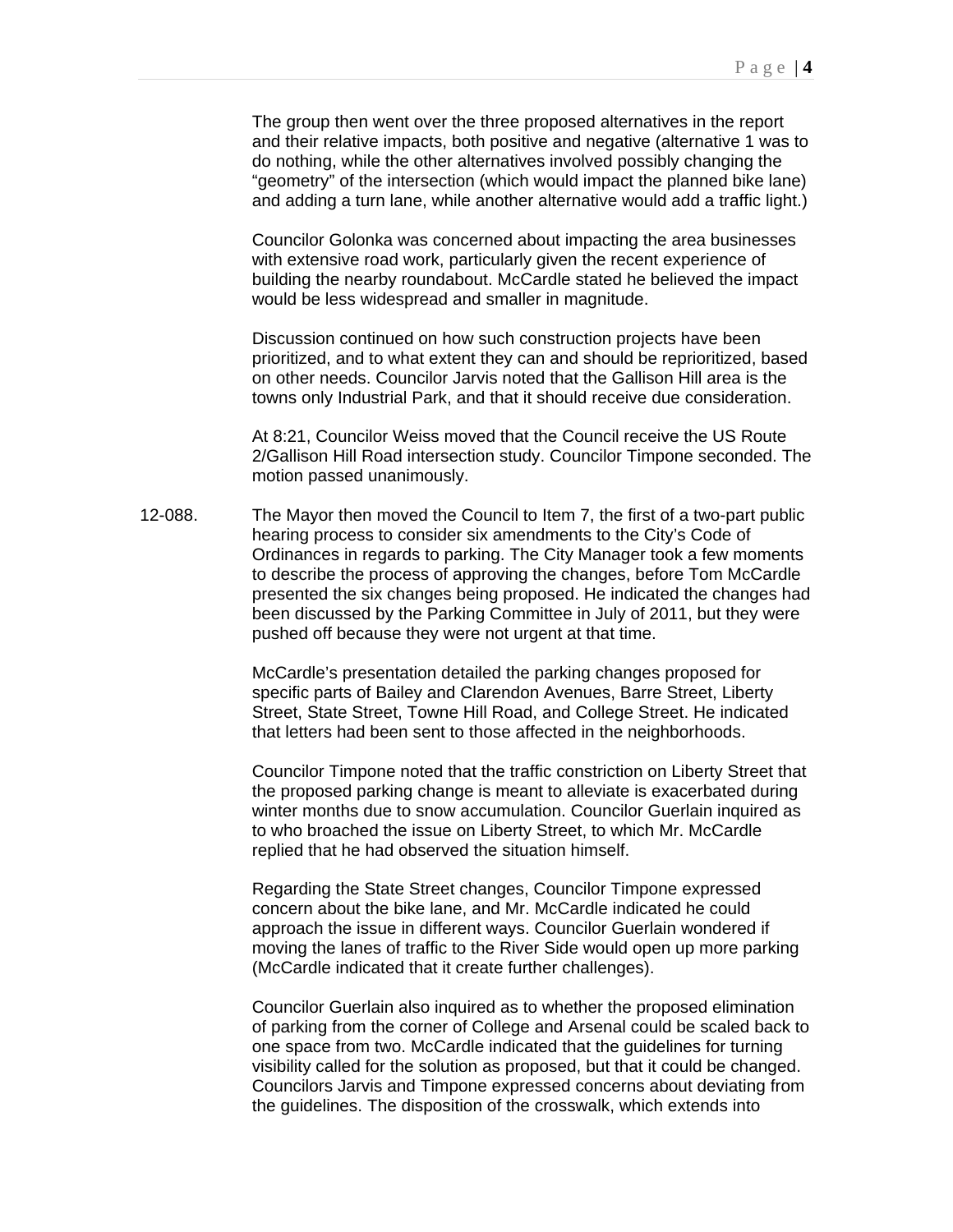Arsenal Drive a bit, was also discussed. McCardle indicated he could further study the matter. Councilor Guerlain indicated that the occupant of the house on the corner would also prefer a one-space reduction, rather than two.

The Mayor opened the discussion for public comment.

.

Ethan Atkin expressed concern over the proposal on parking between Dwinell and Redstone, and its impact on his business. Given that the change was intended to mitigate parking impacts during the legislative session, he wondered if other solutions – such as narrowing the amount of the year in which the restrictions were in place, or instituting a resident permit system – wouldn't be better. McCardle indicated he could look at those solutions, and also explained the rationale for restricting one side of the street over the other.

Mayor Hollar wondered if it wouldn't be more efficient for the Public Works Department to take public comments and incorporate them into the plans, rather than engaging in this type of public hearing process. McCardle replied that this was just the way it had previously been done.

Cathy Metz of Liberty Street felt the constricted lane slowing traffic was not necessarily a negative (Councilor Guerlian added he knew other residents who felt similarly). She also expressed concern about the impacts to school families of removing parking, and noted she had never seen an accident there.

Larry Myers agreed with Metz, calling the proposal "overkill." He also observed that the parking survey which indicated the Liberty parking ban would impact out of towners was done during daytime hours when residents could be working.

Gabrielle Dietz of Liberty Street agreed with the previous Liberty Street commenters, and noted that there was a bigger parking challenge facing the city that wasn't being addressed.

Barbara Conry, also of Liberty Street, felt that the Liberty Street restrictions would just push the parking problems elsewhere.

Councilor Weiss expressed concern about visibility when turning onto Barre Street from Hubbard Street. McCardle felt that they had addressed that problem, but would look at it. Councilor Weiss also expressed concern about traffic at Union Elementary. Weiss and McCardle alluded to a problem with Cedar Street traffic being impacted. McCardle indicated that they had worked with the school and police and had made progress.

Dave Bellini of Liberty Street concurred with the other Liberty Street residents speaking against the proposal, and hoped that a resident permit system would not be the solution. He also noted the need for elderly residents to park in front of their homes.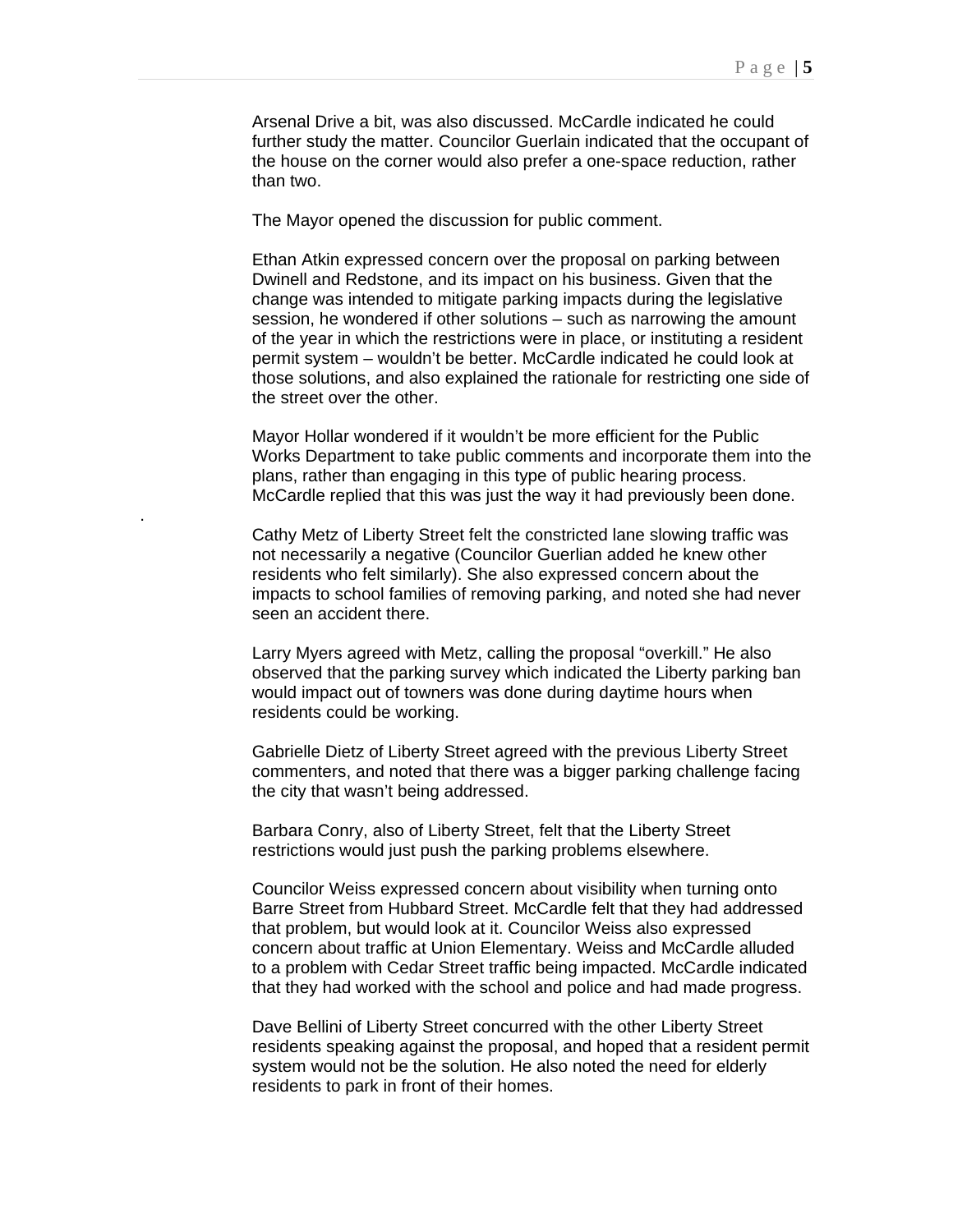The Mayor again asked McCardle about the possibility of Public Works reaching out directly to the public for input. McCardle indicated he felt the need for guidance from the council, but indicated he would attempt to reach out.

The Mayor and Councilor Guerlain asked if the Liberty Street proposal could be taken off the table. McCardle indicated he had no objection.

At 9:12, Councilor Jarvis moved that the public hearing be closed, and that we set all except for the Liberty Street ordinances, proposal be set for a second reading in the second meeting in April. (Councilor Jarvis expressed a desire to allow Tom McCardle enough time to communicate with residents further). Councilor Timpone seconded. The motion was approved 5-1 (Councilor Weiss opposed).

12-089. The Mayor directed the meeting to item 8, Council Reports. Councilor Hooper indicated he had nothing to report.

Councilor Weiss had nothing to report.

Councilor Timpone indicated she had received several emails during the meeting regarding bike lanes and complete streets, and that she would forward them to the rest of the Council.

Councilor Jarvis offered congratulations to the Green Mountain Film Festival for a successful festival.

Councilor Golonka reported on the Regional Committee meeting he attended, indicating that Barre Town has approved a \$10,000 in their budget that only Town Meeting could reject. He is waiting to hear from the Berlin town board. Approximately \$40,000 has been identified. An allocation formula will need to be worked out.

Councilor Guerlain wondered if the Council could minimize the amount of paperwork that needed to be signed each meeting, particularly liquor and smoking licenses and catering permits. City Manager Fraser provided background on the process and indicated he would look into what the Council is required to sign. Councilor Jarvis wondered how much of a problem it is. Mayor Hollar agreed with Councilor Guerlain.

Councilor Guerlain also expressed displeasure at the late-arriving emails he received relating to this meeting. Fraser apologized and indicated he and the staff try to avoid that. Mayor Hollar expressed agreement with Councilor Guerlain.

Councilor Guerlain also expressed the opinion that road issues should be looked at more comprehensively than simply discussing parking.

12-090. Mayor Hollar reported that he has been working with the City Manager on the District Heating plan as per last meeting, and was optimistic.